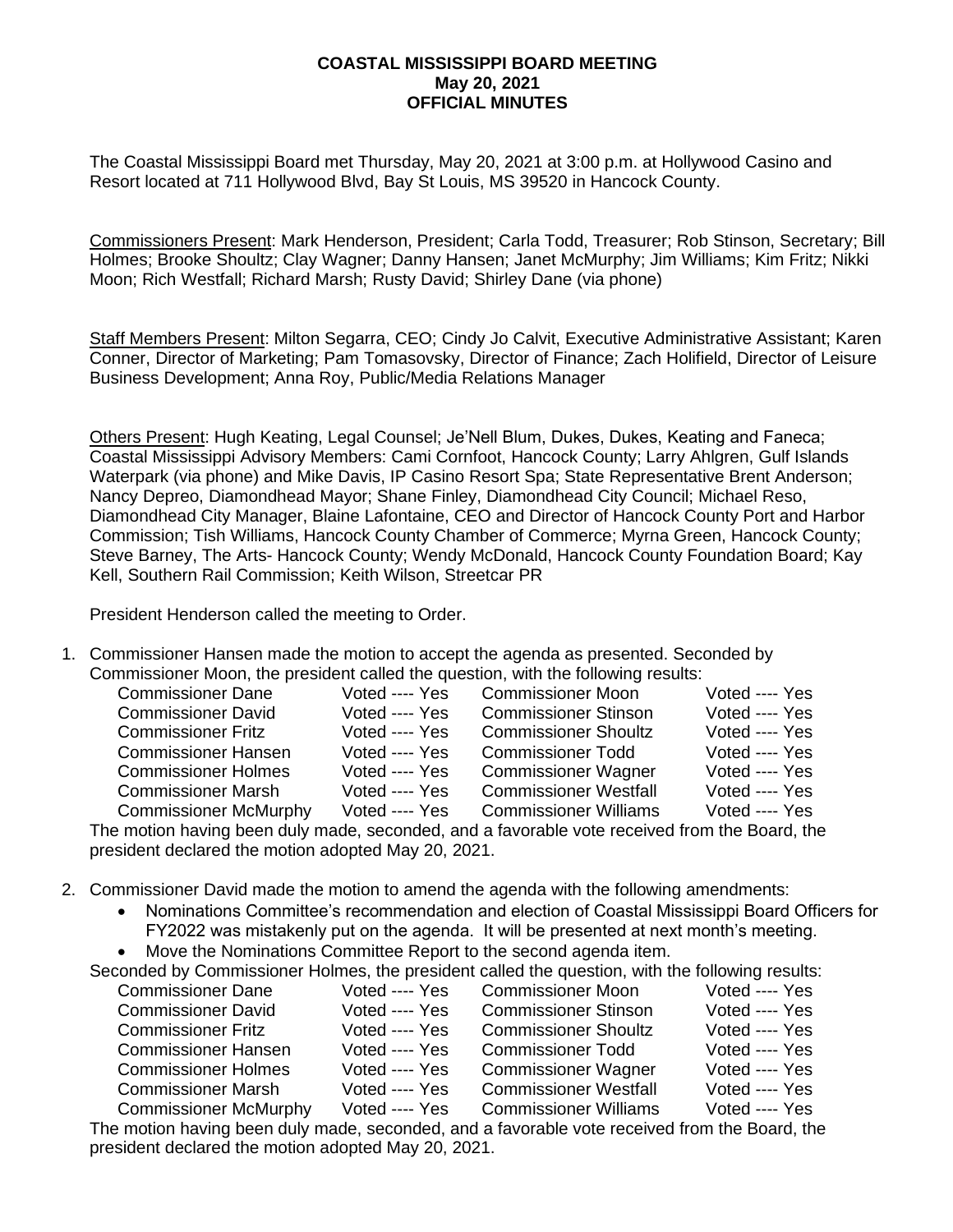3. Due to President Cracchiolo Spain resigning from the Coastal Mississippi Board, Commissioner David made the motion to accept the recommendation from the Nomination Committee nominating Commissioner Brooke Shoultz to fulfill the vacancy of the President for the rest of President Cracchiolo Spain's term. Seconded by Commissioner Dane, the president called the question, with the following results:

| <b>Commissioner Dane</b>     | Voted ---- Yes | <b>Commissioner Moon</b>     | Voted ---- opposed   |
|------------------------------|----------------|------------------------------|----------------------|
| <b>Commissioner David</b>    | Voted ---- Yes | <b>Commissioner Stinson</b>  | Voted ---- abstained |
| <b>Commissioner Fritz</b>    | Voted ---- Yes | <b>Commissioner Shoultz</b>  | Voted ---- Yes       |
| <b>Commissioner Hansen</b>   | Voted ---- Yes | <b>Commissioner Todd</b>     | Voted ---- opposed   |
| <b>Commissioner Holmes</b>   | Voted ---- Yes | <b>Commissioner Wagner</b>   | Voted ---- opposed   |
| <b>Commissioner Marsh</b>    | Voted ---- Yes | <b>Commissioner Westfall</b> | Voted ---- opposed   |
| <b>Commissioner McMurphy</b> | Voted ---- Yes | <b>Commissioner Williams</b> | Voted ---- opposed   |
|                              |                |                              |                      |

The motion having been duly made, seconded, and a favorable vote received from the Board, the president declared the motion adopted May 20, 2021.

Commissioner Todd left the meeting.

Commissioner Henderson moved back to the Vice President position and President Shoultz conducted the meeting from this point.

4. Commissioner Fritz made the motion to approve the meeting minutes from the April 29, 2021 Coastal Mississippi Board Meeting with the following amendment:

Item #18- add the words "for \$35,290" at the end of the motion.

Seconded by Commissioner Marsh, the president called the question, with the following results:

| <b>Commissioner Dane</b>      | Voted ---- Yes | <b>Commissioner McMurphy</b> | Voted ---- Yes |
|-------------------------------|----------------|------------------------------|----------------|
| <b>Commissioner David</b>     | Voted ---- Yes | <b>Commissioner Moon</b>     | Voted ---- Yes |
| <b>Commissioner Fritz</b>     | Voted ---- Yes | <b>Commissioner Stinson</b>  | Voted ---- Yes |
| <b>Commissioner Hansen</b>    | Voted ---- Yes | <b>Commissioner Todd</b>     | Voted ---- A&E |
| <b>Commissioner Henderson</b> | Voted ---- Yes | <b>Commissioner Wagner</b>   | Voted ---- Yes |
| <b>Commissioner Holmes</b>    | Voted ---- Yes | <b>Commissioner Westfall</b> | Voted ---- Yes |
| <b>Commissioner Marsh</b>     | Voted ---- Yes | <b>Commissioner Williams</b> | Voted ---- Yes |
|                               |                |                              |                |

The motion having been duly made, seconded, and a favorable vote received from the Board, the president declared the motion adopted May 20, 2021.

- 5. President's Report:
	- Recognized and welcomed Advisory Members and Guests
	- A Special-Call Meeting will be held on Tuesday, June 1, 2021 from 1:00pm 5:00pm to discuss Job Performance of the CEO and Staff and recommendations pertaining to the Governance Structure
- 6. Coastal Mississippi CEO Report:
	- Presented Monthly Report (attached)
- 7. President Shoultz gave a financial report.
- 8. Commissioner Hansen made the motion to approve the Financial Statements as of April 30, 2021. Seconded by Commissioner Moon, the president called the question, with the following results:

| <b>Commissioner Dane</b>      | Voted ---- Yes | <b>Commissioner McMurphy</b> | Voted ---- Yes            |
|-------------------------------|----------------|------------------------------|---------------------------|
| <b>Commissioner David</b>     | Voted ---- Yes | <b>Commissioner Moon</b>     | Voted ---- Yes            |
| <b>Commissioner Fritz</b>     | Voted ---- Yes | <b>Commissioner Stinson</b>  | Voted ---- Yes            |
| <b>Commissioner Hansen</b>    | Voted ---- Yes | <b>Commissioner Todd</b>     | <b>Voted ---- A&amp;E</b> |
| <b>Commissioner Henderson</b> | Voted ---- Yes | <b>Commissioner Wagner</b>   | Voted ---- Yes            |
| <b>Commissioner Holmes</b>    | Voted ---- Yes | <b>Commissioner Westfall</b> | Voted ---- Yes            |
| <b>Commissioner Marsh</b>     | Voted ---- Yes | <b>Commissioner Williams</b> | Voted ---- Yes            |
|                               |                |                              |                           |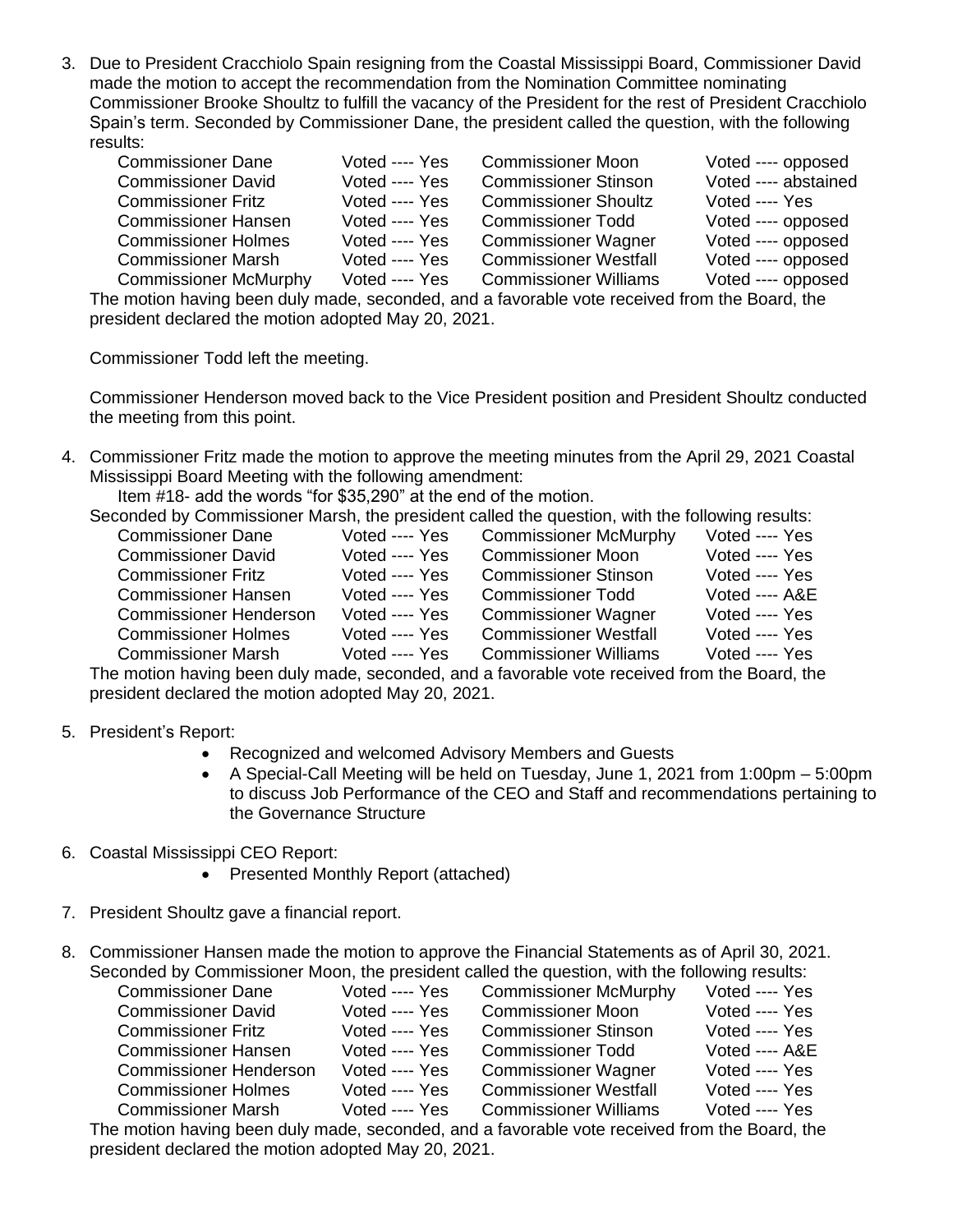9. Commissioner Hansen made the motion to ratify the check/EFT disbursements on Operating Account totaling \$375,896.82. Seconded by Commissioner Marsh, the president called the question, with the following results:

| <b>Commissioner Dane</b>      | Voted ---- Yes | <b>Commissioner McMurphy</b>                                                                | Voted ---- Yes |
|-------------------------------|----------------|---------------------------------------------------------------------------------------------|----------------|
| <b>Commissioner David</b>     | Voted ---- Yes | <b>Commissioner Moon</b>                                                                    | Voted ---- Yes |
| <b>Commissioner Fritz</b>     | Voted ---- Yes | <b>Commissioner Stinson</b>                                                                 | Voted ---- Yes |
| <b>Commissioner Hansen</b>    | Voted ---- Yes | <b>Commissioner Todd</b>                                                                    | Voted ---- A&E |
| <b>Commissioner Henderson</b> | Voted ---- Yes | <b>Commissioner Wagner</b>                                                                  | Voted ---- Yes |
| <b>Commissioner Holmes</b>    | Voted ---- Yes | <b>Commissioner Westfall</b>                                                                | Voted ---- Yes |
| <b>Commissioner Marsh</b>     | Voted ---- Yes | <b>Commissioner Williams</b>                                                                | Voted ---- Yes |
|                               |                | cantina hoising boos duly model opponded ond o fournable vate received from the Desiral the |                |

The motion having been duly made, seconded, and a favorable vote received from the Board, the president declared the motion adopted May 20, 2021.

10. Commissioner Marsh made the motion to ratify the credit of \$1,182.23 on the check/EFT disbursements on the Grant Account. Seconded by Commissioner Stinson, the president called the question, with the following results:

| <b>Commissioner Dane</b>                                                                    | Voted ---- Yes | <b>Commissioner McMurphy</b> | Voted ---- Yes |
|---------------------------------------------------------------------------------------------|----------------|------------------------------|----------------|
| <b>Commissioner David</b>                                                                   | Voted ---- Yes | <b>Commissioner Moon</b>     | Voted ---- Yes |
| <b>Commissioner Fritz</b>                                                                   | Voted ---- Yes | <b>Commissioner Stinson</b>  | Voted ---- Yes |
| <b>Commissioner Hansen</b>                                                                  | Voted ---- Yes | <b>Commissioner Todd</b>     | Voted ---- A&E |
| <b>Commissioner Henderson</b>                                                               | Voted ---- Yes | <b>Commissioner Wagner</b>   | Voted ---- Yes |
| <b>Commissioner Holmes</b>                                                                  | Voted ---- Yes | <b>Commissioner Westfall</b> | Voted ---- Yes |
| <b>Commissioner Marsh</b>                                                                   | Voted ---- Yes | <b>Commissioner Williams</b> | Voted ---- Yes |
| o motion baying been duly made, seconded, and a fayorable yete received from the Reard, the |                |                              |                |

The motion having been duly made, seconded, and a favorable vote received from the Board, the president declared the motion adopted May 20, 2021.

11. Commissioner Holmes made the motion to ratify the expenses paid by credit card totaling \$7,179.41. Seconded by Commissioner Stinson, the president called the question, with the following results:

| <u>and and an and an and an and an indirected and benefit and an and an and an and in an annual indirection of the second</u> |                |                              |                |
|-------------------------------------------------------------------------------------------------------------------------------|----------------|------------------------------|----------------|
| <b>Commissioner Dane</b>                                                                                                      | Voted ---- Yes | <b>Commissioner McMurphy</b> | Voted ---- Yes |
| <b>Commissioner David</b>                                                                                                     | Voted ---- Yes | <b>Commissioner Moon</b>     | Voted ---- Yes |
| <b>Commissioner Fritz</b>                                                                                                     | Voted ---- Yes | <b>Commissioner Stinson</b>  | Voted ---- Yes |
| <b>Commissioner Hansen</b>                                                                                                    | Voted ---- Yes | <b>Commissioner Todd</b>     | Voted ---- A&E |
| <b>Commissioner Henderson</b>                                                                                                 | Voted ---- Yes | <b>Commissioner Wagner</b>   | Voted ---- Yes |
| <b>Commissioner Holmes</b>                                                                                                    | Voted ---- Yes | <b>Commissioner Westfall</b> | Voted ---- Yes |
| <b>Commissioner Marsh</b>                                                                                                     | Voted ---- Yes | <b>Commissioner Williams</b> | Voted ---- Yes |
| The motion having been duly made, seconded, and a favorable vote received from the Board, the                                 |                |                              |                |
| president declared the motion adopted May 20, 2021.                                                                           |                |                              |                |

12. Commissioner Fritz gave a recap of the Marketing & Sales Committee Meeting.

Commissioner West recused himself due to his involvement with the following item.

13. Commissioner Stinson made the motion to approve the Marketing Assistance Request from the Walter Anderson Museum of Art in the amount of \$10,000 (attached). Seconded by Commissioner Marsh, the president called the question, with the following results:

| <b>Commissioner Dane</b>                                                                    | Voted ---- Yes | <b>Commissioner McMurphy</b> | Voted ---- Yes     |  |  |
|---------------------------------------------------------------------------------------------|----------------|------------------------------|--------------------|--|--|
| <b>Commissioner David</b>                                                                   | Voted ---- Yes | <b>Commissioner Moon</b>     | Voted ---- Yes     |  |  |
| <b>Commissioner Fritz</b>                                                                   | Voted ---- Yes | <b>Commissioner Stinson</b>  | Voted ---- Yes     |  |  |
| <b>Commissioner Hansen</b>                                                                  | Voted ---- Yes | <b>Commissioner Todd</b>     | Voted ---- A&E     |  |  |
| <b>Commissioner Henderson</b>                                                               | Voted ---- Yes | <b>Commissioner Wagner</b>   | Voted ---- Yes     |  |  |
| <b>Commissioner Holmes</b>                                                                  | Voted ---- Yes | <b>Commissioner Westfall</b> | Voted ---- recused |  |  |
| <b>Commissioner Marsh</b>                                                                   | Voted ---- Yes | <b>Commissioner Williams</b> | Voted ---- Yes     |  |  |
| e motion having been duly made. seconded, and a favorable vote received from the Board, the |                |                              |                    |  |  |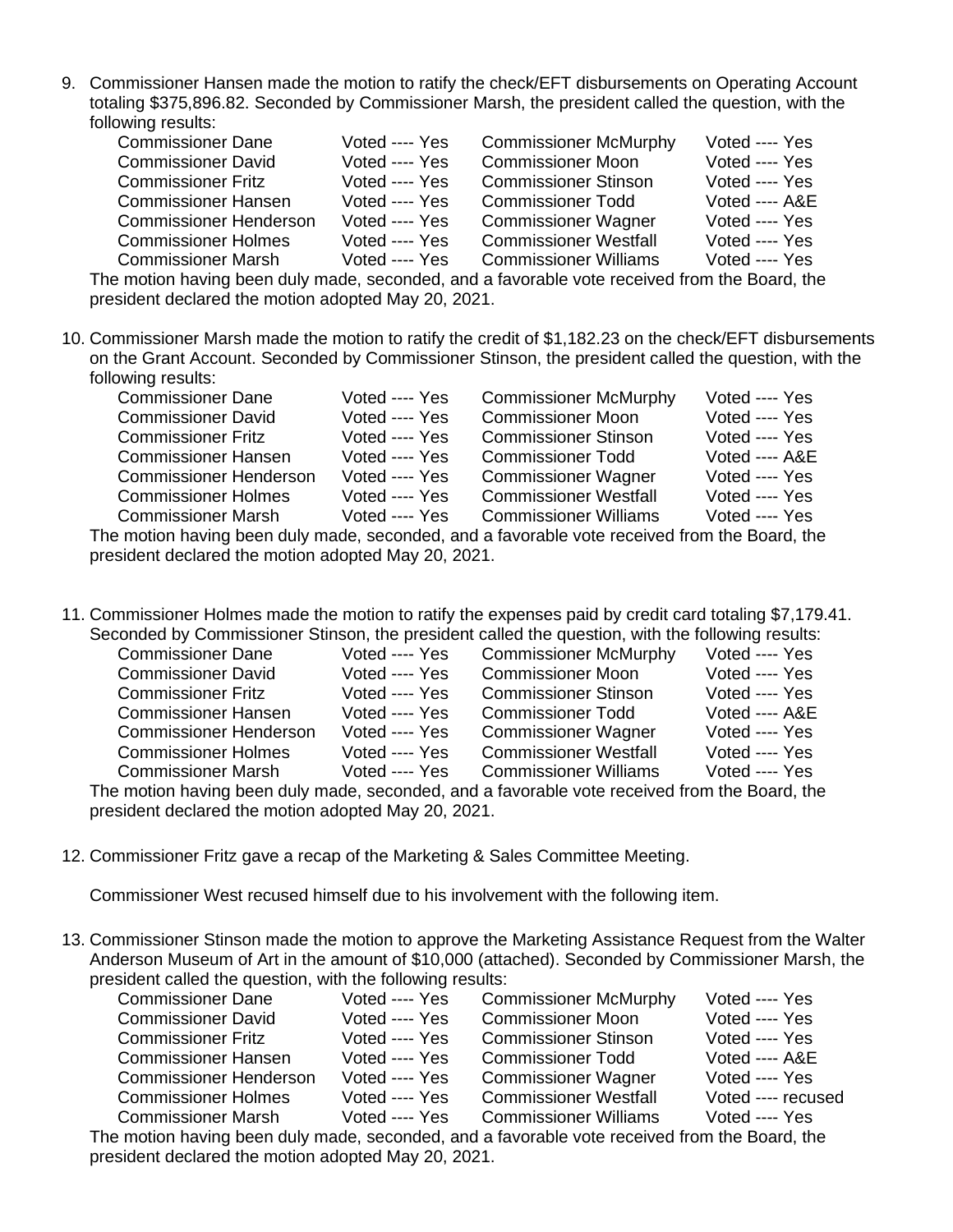Commissioner Westfall rejoined the meeting.

14. Commissioner Wagner made the motion to approve the Group Incentive Request for the Mississippi Counseling Association's 2021 Annual Meeting being held November 1-4, 2021 up to \$3,000. Seconded by Commissioner David, the president called the question, with the following results:

| a, administration partal individually added individually ministrate reporting reduction       |                |                              |                |  |
|-----------------------------------------------------------------------------------------------|----------------|------------------------------|----------------|--|
| <b>Commissioner Dane</b>                                                                      | Voted ---- Yes | <b>Commissioner McMurphy</b> | Voted ---- Yes |  |
| <b>Commissioner David</b>                                                                     | Voted ---- Yes | <b>Commissioner Moon</b>     | Voted ---- Yes |  |
| <b>Commissioner Fritz</b>                                                                     | Voted ---- Yes | <b>Commissioner Stinson</b>  | Voted ---- Yes |  |
| <b>Commissioner Hansen</b>                                                                    | Voted ---- Yes | <b>Commissioner Todd</b>     | Voted ---- A&E |  |
| <b>Commissioner Henderson</b>                                                                 | Voted ---- Yes | <b>Commissioner Wagner</b>   | Voted ---- Yes |  |
| <b>Commissioner Holmes</b>                                                                    | Voted ---- Yes | <b>Commissioner Westfall</b> | Voted ---- Yes |  |
| <b>Commissioner Marsh</b>                                                                     | Voted ---- Yes | <b>Commissioner Williams</b> | Voted ---- Yes |  |
| The motion having been duly made, seconded, and a favorable vote received from the Board, the |                |                              |                |  |
|                                                                                               |                |                              |                |  |

president declared the motion adopted May 20, 2021.

15. Commissioner Marsh made the motion to approve the Meetings Incentive Program as presented. Seconded by Commissioner Stinson, the president called the question, with the following results:

| <b>Commissioner Dane</b>                                                                      | Voted ---- Yes | <b>Commissioner McMurphy</b> | Voted ---- Yes |
|-----------------------------------------------------------------------------------------------|----------------|------------------------------|----------------|
| <b>Commissioner David</b>                                                                     | Voted ---- Yes | <b>Commissioner Moon</b>     | Voted ---- Yes |
| <b>Commissioner Fritz</b>                                                                     | Voted ---- Yes | <b>Commissioner Stinson</b>  | Voted ---- Yes |
| <b>Commissioner Hansen</b>                                                                    | Voted ---- Yes | <b>Commissioner Todd</b>     | Voted ---- A&E |
| <b>Commissioner Henderson</b>                                                                 | Voted ---- Yes | <b>Commissioner Wagner</b>   | Voted ---- Yes |
| <b>Commissioner Holmes</b>                                                                    | Voted ---- Yes | <b>Commissioner Westfall</b> | Voted ---- Yes |
| <b>Commissioner Marsh</b>                                                                     | Voted ---- Yes | <b>Commissioner Williams</b> | Voted ---- Yes |
| The motion beying been duly made, seconded, and a favorable vote received from the Roard, the |                |                              |                |

The motion having been duly made, seconded, and a favorable vote received from the Board, the president declared the motion adopted May 20, 2021.

16. Commissioner Moon made the motion to approve the Videography Agreement for A.J. Williams Media, LLC as presented (attached). Seconded by Commissioner Stinson, the president called the question, with the following results:

| <b>Commissioner Dane</b>      | Voted ---- Yes | <b>Commissioner McMurphy</b>                                                                | Voted ---- Yes |
|-------------------------------|----------------|---------------------------------------------------------------------------------------------|----------------|
| <b>Commissioner David</b>     | Voted ---- Yes | <b>Commissioner Moon</b>                                                                    | Voted ---- Yes |
| <b>Commissioner Fritz</b>     | Voted ---- Yes | <b>Commissioner Stinson</b>                                                                 | Voted ---- Yes |
| <b>Commissioner Hansen</b>    | Voted ---- Yes | <b>Commissioner Todd</b>                                                                    | Voted ---- A&E |
| <b>Commissioner Henderson</b> | Voted ---- Yes | <b>Commissioner Wagner</b>                                                                  | Voted ---- Yes |
| <b>Commissioner Holmes</b>    | Voted ---- Yes | <b>Commissioner Westfall</b>                                                                | Voted ---- Yes |
| <b>Commissioner Marsh</b>     | Voted ---- Yes | <b>Commissioner Williams</b>                                                                | Voted ---- Yes |
|                               |                | o metian boujna been duly mede, essended, and a fouerable yate resolved from the Deard, the |                |

The motion having been duly made, seconded, and a favorable vote received from the Board, the president declared the motion adopted May 20, 2021.

17. Commissioner Henderson made the motion to approve the Connect Travel- TourOperatorLand.com Portal Renewal Agreement as presented (attached). Seconded by Commissioner Stinson, the president called the question, with the following results:

| <b>Commissioner Dane</b>      | Voted ---- Yes | <b>Commissioner McMurphy</b> | Voted ---- Yes  |
|-------------------------------|----------------|------------------------------|-----------------|
| <b>Commissioner David</b>     | Voted ---- Yes | <b>Commissioner Moon</b>     | Voted ---- Yes  |
| <b>Commissioner Fritz</b>     | Voted ---- Yes | <b>Commissioner Stinson</b>  | Voted ---- Yes  |
| <b>Commissioner Hansen</b>    | Voted ---- Yes | <b>Commissioner Todd</b>     | Voted $---$ A&E |
| <b>Commissioner Henderson</b> | Voted ---- Yes | <b>Commissioner Wagner</b>   | Voted ---- Yes  |
| <b>Commissioner Holmes</b>    | Voted ---- Yes | <b>Commissioner Westfall</b> | Voted ---- Yes  |
| <b>Commissioner Marsh</b>     | Voted ---- Yes | <b>Commissioner Williams</b> | Voted ---- Yes  |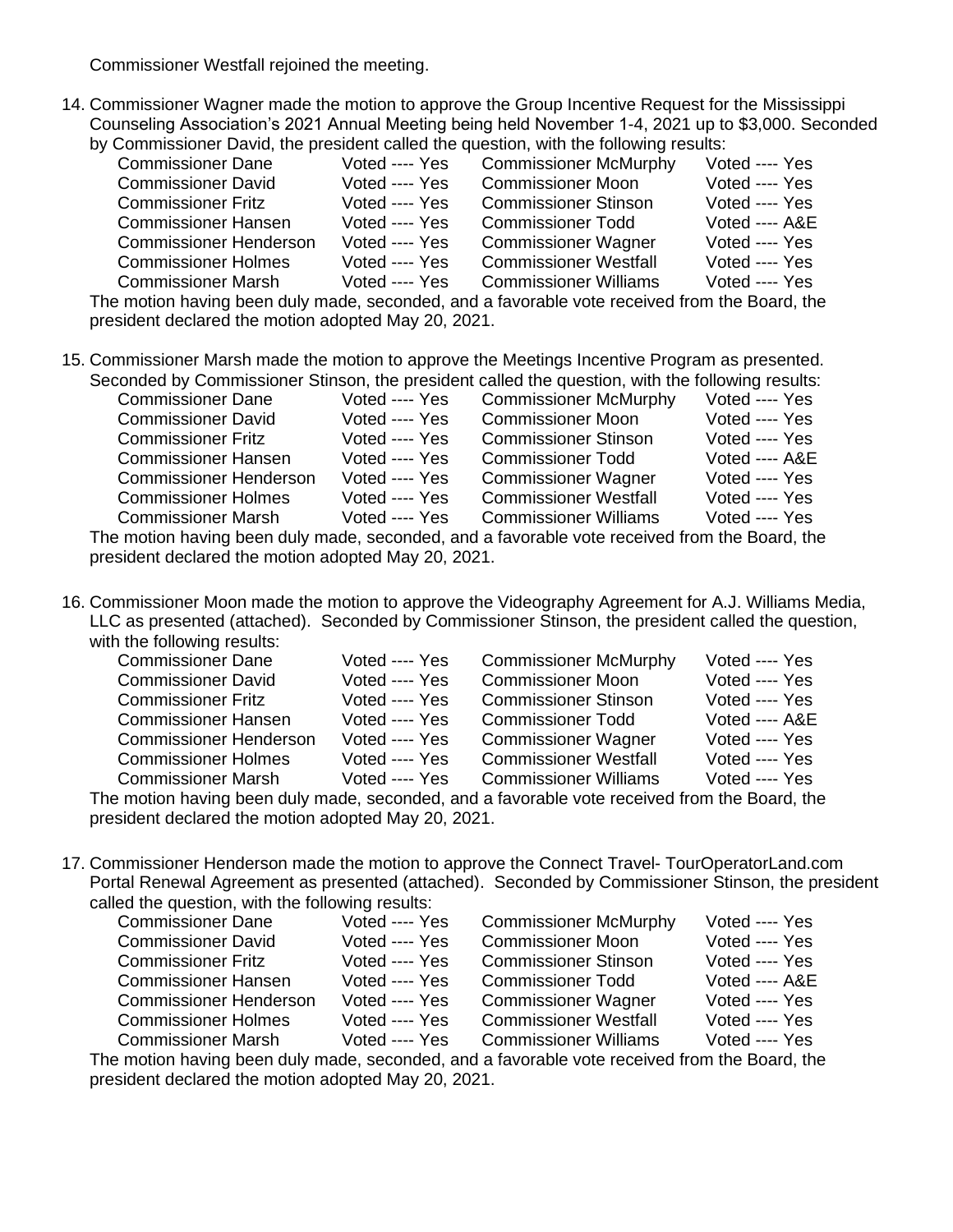18. Commissioner Stinson made the motion to approve the Courtyard by Marriott Venue Agreement where the Coastal Mississippi Job & Vaccine Fair is being held as presented (attached). Seconded by Commissioner Marsh, the president called the question, with the following results:

| <b>Commissioner Dane</b>      | Voted ---- Yes | <b>Commissioner McMurphy</b> | Voted ---- Yes |
|-------------------------------|----------------|------------------------------|----------------|
| <b>Commissioner David</b>     | Voted ---- Yes | <b>Commissioner Moon</b>     | Voted ---- Yes |
| <b>Commissioner Fritz</b>     | Voted ---- Yes | <b>Commissioner Stinson</b>  | Voted ---- Yes |
| <b>Commissioner Hansen</b>    | Voted ---- Yes | <b>Commissioner Todd</b>     | Voted ---- A&E |
| <b>Commissioner Henderson</b> | Voted ---- Yes | <b>Commissioner Wagner</b>   | Voted ---- Yes |
| <b>Commissioner Holmes</b>    | Voted ---- Yes | <b>Commissioner Westfall</b> | Voted ---- Yes |
| <b>Commissioner Marsh</b>     | Voted ---- Yes | <b>Commissioner Williams</b> | Voted ---- Yes |

The motion having been duly made, seconded, and a favorable vote received from the Board, the president declared the motion adopted May 20, 2021.

19. Commissioner Hansen made the motion to approve the Simpleview SimpleSupport 10 Plan Renewal Agreement for remainder of FY21 and extension for FY22 as presented (attached). Seconded by Commissioner Moon, the president called the question, with the following results:

| minionici moon, the predident called the queditori, with the relieving redute.              |                |                              |                |  |
|---------------------------------------------------------------------------------------------|----------------|------------------------------|----------------|--|
| <b>Commissioner Dane</b>                                                                    | Voted ---- Yes | <b>Commissioner McMurphy</b> | Voted ---- Yes |  |
| <b>Commissioner David</b>                                                                   | Voted ---- Yes | <b>Commissioner Moon</b>     | Voted ---- Yes |  |
| <b>Commissioner Fritz</b>                                                                   | Voted ---- Yes | <b>Commissioner Stinson</b>  | Voted ---- Yes |  |
| <b>Commissioner Hansen</b>                                                                  | Voted ---- Yes | <b>Commissioner Todd</b>     | Voted ---- A&E |  |
| <b>Commissioner Henderson</b>                                                               | Voted ---- Yes | <b>Commissioner Wagner</b>   | Voted ---- Yes |  |
| <b>Commissioner Holmes</b>                                                                  | Voted ---- Yes | <b>Commissioner Westfall</b> | Voted ---- Yes |  |
| <b>Commissioner Marsh</b>                                                                   | Voted ---- Yes | <b>Commissioner Williams</b> | Voted ---- Yes |  |
| a maatiga kay'iya kana dulu maada lagaandad laga fouqyahla yata xaaqiyad fxam tha Daqyd tha |                |                              |                |  |

The motion having been duly made, seconded, and a favorable vote received from the Board, the president declared the motion adopted May 20, 2021.

20. Commissioner Stinson made the motion to approve the Tourism Economics- Mississippi Visitor Economy Study Agreement as presented (attached). Seconded by Commissioner Wagner, the president called the question, with the following results:

| <b>Commissioner Dane</b>      | Voted ---- Yes | <b>Commissioner McMurphy</b> | Voted ---- Yes            |
|-------------------------------|----------------|------------------------------|---------------------------|
| <b>Commissioner David</b>     | Voted ---- Yes | <b>Commissioner Moon</b>     | Voted ---- Yes            |
| <b>Commissioner Fritz</b>     | Voted ---- Yes | <b>Commissioner Stinson</b>  | Voted ---- Yes            |
| <b>Commissioner Hansen</b>    | Voted ---- Yes | <b>Commissioner Todd</b>     | <b>Voted ---- A&amp;E</b> |
| <b>Commissioner Henderson</b> | Voted ---- Yes | <b>Commissioner Wagner</b>   | Voted ---- Yes            |
| <b>Commissioner Holmes</b>    | Voted ---- Yes | <b>Commissioner Westfall</b> | Voted ---- Yes            |
| <b>Commissioner Marsh</b>     | Voted ---- Yes | <b>Commissioner Williams</b> | Voted ---- Yes            |
|                               |                |                              |                           |

The motion having been duly made, seconded, and a favorable vote received from the Board, the president declared the motion adopted May 20, 2021.

21. Commissioner Williams made the motion to rescind the resolution identified in Item #11 in the minutes of March 22, 2021 relative to the composition of committee membership. Seconded by Commissioner Moon, the president called the question, with the following results:

| <b>Commissioner Dane</b>      | Voted ---- Yes | <b>Commissioner McMurphy</b> | Voted ---- Yes |
|-------------------------------|----------------|------------------------------|----------------|
| <b>Commissioner David</b>     | Voted ---- Yes | <b>Commissioner Moon</b>     | Voted ---- Yes |
| <b>Commissioner Fritz</b>     | Voted ---- Yes | <b>Commissioner Stinson</b>  | Voted ---- Yes |
| <b>Commissioner Hansen</b>    | Voted ---- Yes | <b>Commissioner Todd</b>     | Voted ---- A&E |
| <b>Commissioner Henderson</b> | Voted ---- Yes | <b>Commissioner Wagner</b>   | Voted ---- Yes |
| <b>Commissioner Holmes</b>    | Voted ---- Yes | <b>Commissioner Westfall</b> | Voted ---- Yes |
| <b>Commissioner Marsh</b>     | Voted ---- Yes | <b>Commissioner Williams</b> | Voted ---- Yes |
|                               |                |                              |                |